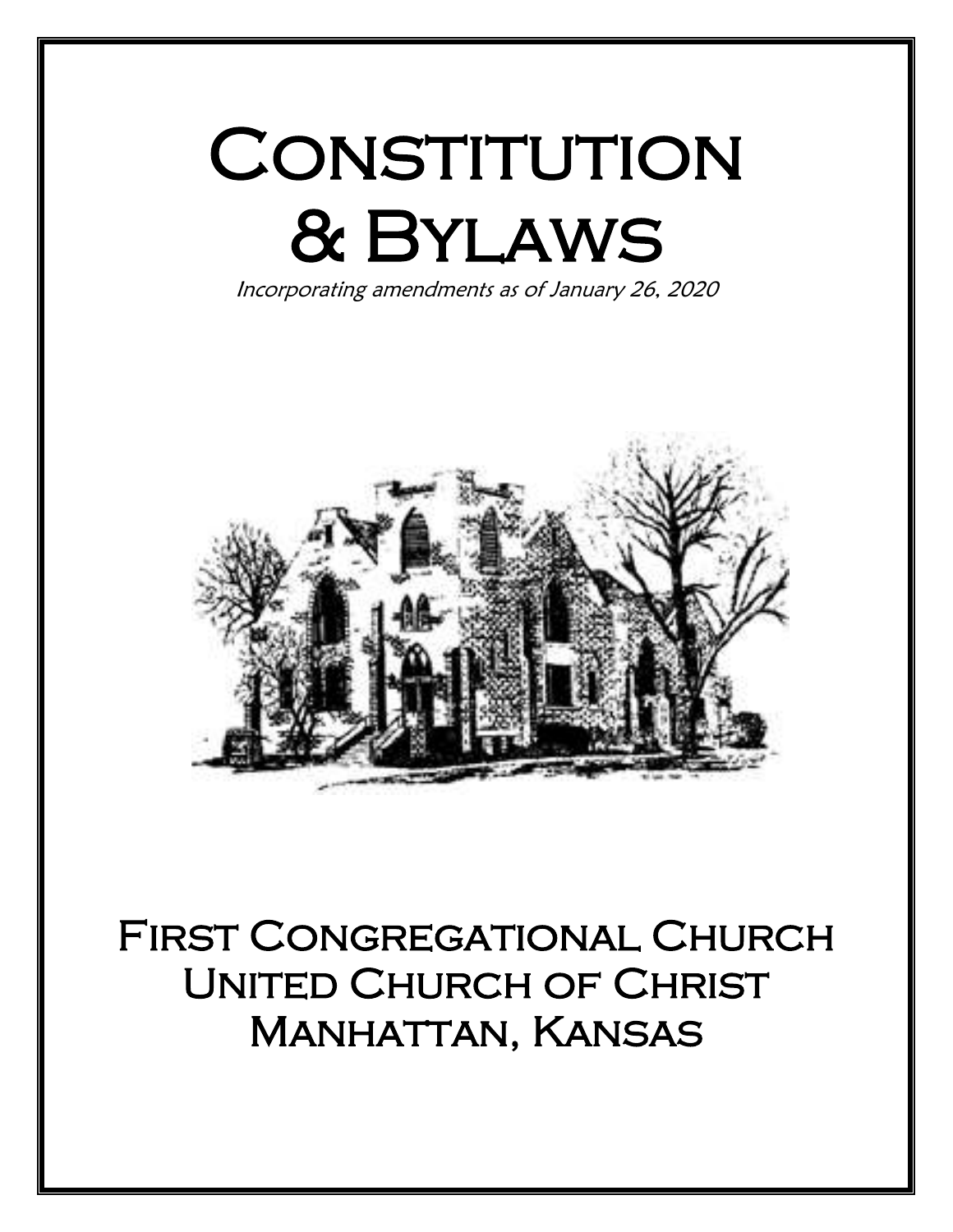1

# Of the First Congregational Church United Church of Christ, Manhattan, Kansas

#### **ARTICLE I. Name**

This church is a United Church of Christ. Its official name is the First Congregational Church United Church of Christ of Manhattan, Kansas, hereafter referred to as FCC-UCC.

#### **ARTICLE II. Policy and Government**

The government of this church is vested in its members, who exercise the right of control in all its affairs, subject in legal matters to the articles of incorporation granted it by the State of Kansas.

While this church is an autonomous body, it accepts the obligations of mutual counsel, comity, and cooperation involved in the free fellowship of the United Church of Christ, and pledges itself to support its work and program at the association, conference, and national levels.

#### **ARTICLE III. Covenantal Statements**

#### **Section 1. Church Covenant**

*We covenant with God and with one another to seek the mind of Christ, to be open to the new light and truth God has for us, to bear each other's burdens and share each other's joys, to pray for each other, to serve in the name of Christ, to give to this church and its mission, and to take our stand for justice and peace, confident God's concern embraces the whole world.*

#### **Section 2. Open and Affirming (ONA) Statement**

In response to God's call

- which we experience in the Gospel of Jesus Christ that breaks down barriers and gathers us into one body,
- which we express in our covenant "to be open to the new light and truth God has for us" and "to take our stand for justice and peace,"
- and which is embodied by our mission

"to love and accept others unconditionally as God loves and accepts us." First Congregational United Church of Christ, Manhattan, Kansas, as a diverse body of believers seeking to live in the light and image of God in Christ, does affirm: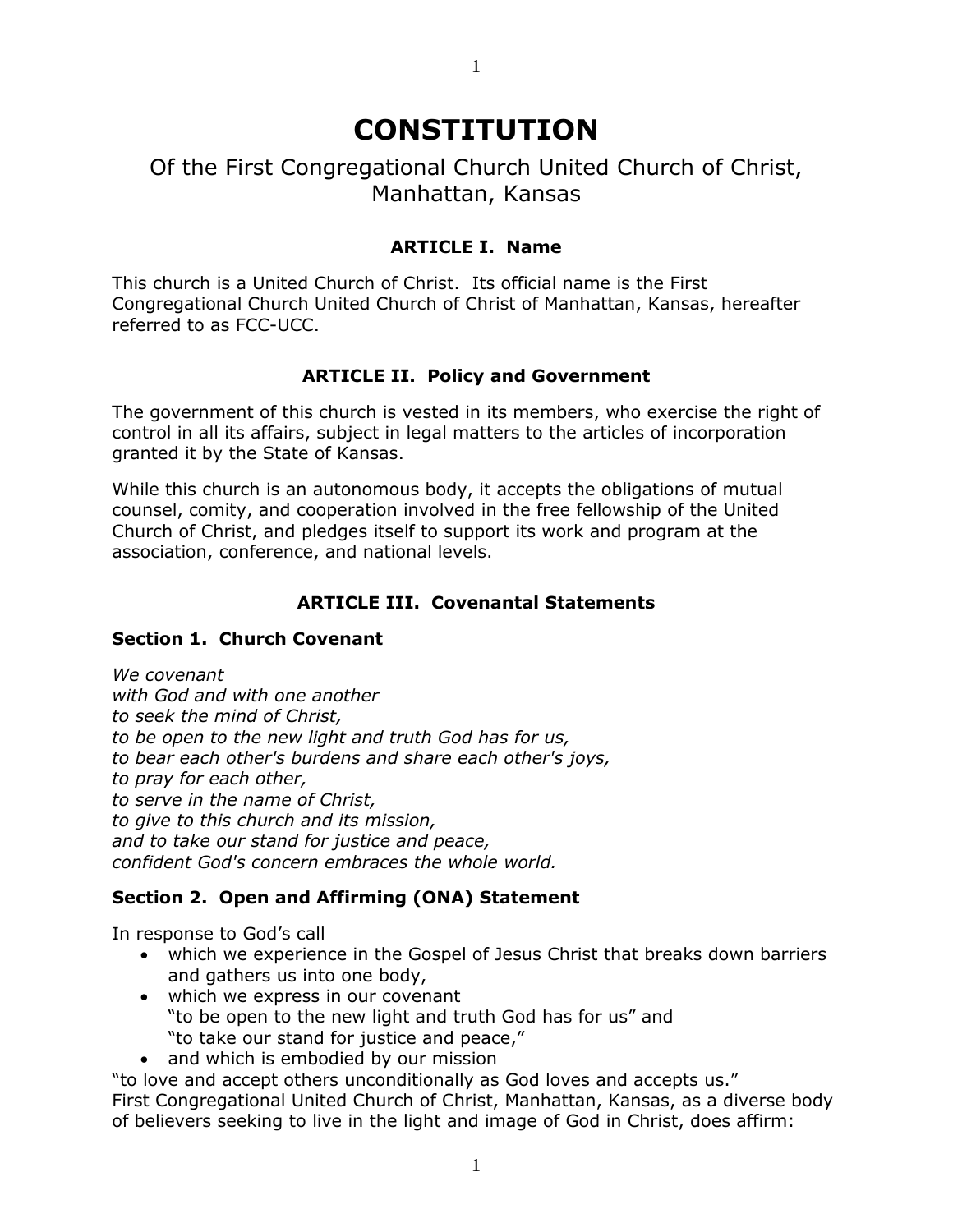that every person has equal worth as a special and unique creation made in God's image,

that in the spirit of love, openness, and inclusiveness we welcome persons of every race, culture, nationality, age, family configuration, gender, gender expression, sexual orientation, physical or mental ability, and socio-economic status to participate fully in all aspects of our church's life and ministry,

that as agents of reconciliation and wholeness, we embrace justice and seek to support and offer sanctuary to all who suffer discrimination or who are disenfranchised from the community, and pledge ourselves to be a wellspring of faith for a diverse people in the heart of this community;

that in the light of the Gospel we will strive to comprehend and continue to appreciate more fully our differences and gifts;

that through grace, our love for God and neighbor may flourish.

#### **ARTICLE IV. Faith**

We believe in the freedom and responsibility of the individual soul and the right of private judgment and impose no creedal statement as a test of membership. We do, however, while reserving the right of private interpretation, accept the statement of faith adopted by the United Church of Christ in 1981, as follows:

*We believe in you, O God, Eternal Spirit, God of our Savior Jesus Christ and our God, and to your deeds we testify:*

*You call the worlds into being, create persons in your own image and set before each one the ways of life and death.*

*You seek in holy love to save all people from aimlessness and sin.*

*You judge people and nations by your righteous will declared through prophets and apostles.*

*In Jesus Christ, the man of Nazareth, our crucified and risen Savior, you have come to us and shared our common lot, conquering sin and death and reconciling the world to yourself.*

*You bestow upon us your Holy Spirit, creating and renewing the Church of Jesus Christ, binding in covenant faithful people of all ages, tongues, and races.*

*You call us into your church to accept the cost and joy of discipleship, to be your servants in the service of others, to proclaim the gospel to all the world, and resist the powers of evil, to share in Christ's baptism and eat at his table, to join him in his passion and victory.*

*You promise to all who trust you forgiveness of sins and fullness of grace, courage in the struggle for justice and peace, your presence in trial and rejoicing, and eternal life in your realm which has no end.*

*Blessing and honor, glory and power be unto you. Amen.*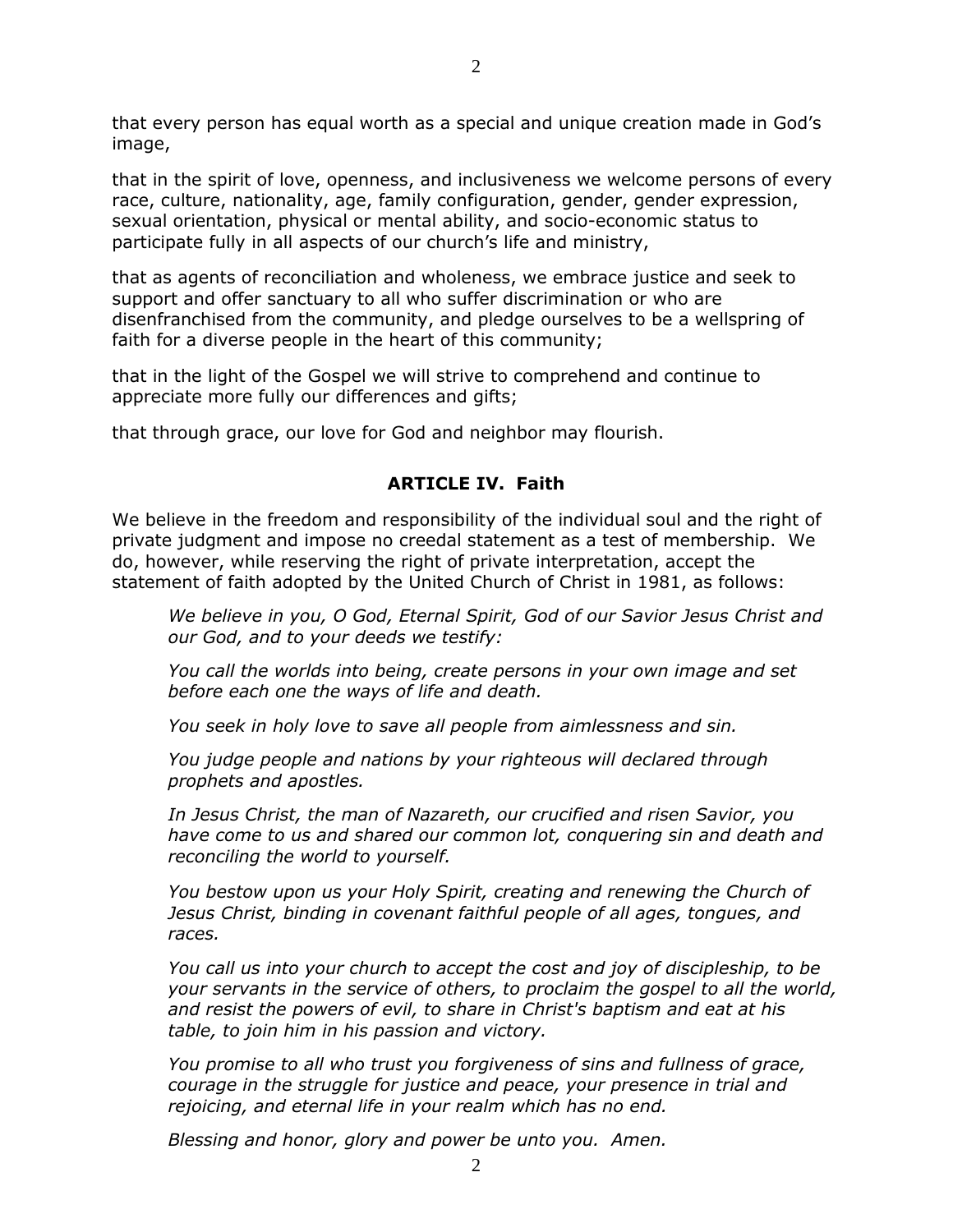#### **ARTICLE V. Membership**

#### **Section 1. Qualifications**

This church will welcome into membership any person who wishes to join and who accepts the covenantal statements of the church.

#### **Section 2. Responsibilities**

All members of the First Congregational Church are expected to be loyal to the church through prayers, presence, gifts, and service.

#### **Section 3. Reception of Members**

Members shall be received by confession of faith or reaffirmation of faith or by letter of transfer from another church, whether affiliated with the United Church of Christ or any other Christian denomination.

#### **Section 4. Associate Membership**

Members of churches in other communities may become associate members and retain their membership elsewhere. Associate members shall have the same rights and responsibilities as other members. Associate membership may be terminated by request of the associate member or by the associate member moving from the community.

#### **Section 5. Inactive Membership**

Members and associate members whose addresses have been unknown or who for a period of two years have not communicated with the church, attended its services, or contributed to its support shall, after an attempted personal contact by the pastor or a member of the Board of Deacons, be transferred to an inactive list by vote of the Board of Deacons. From the date of transfer such persons shall cease to be reported on the active membership roll and shall not have votes at congregational meetings. Members and associate members shall be notified by the Board of Deacons of the intent to transfer them to the inactive list. If they express the desire to maintain active membership or associate membership despite their inactivity in church affairs, such privilege will be granted.

If an inactive member requests reinstatement as an active member or active associate member and accepts the covenantal statements of the church, the Board of Deacons shall do so at its next meeting.

# **Section 6. Termination of Membership**

Members may withdraw their membership by transfer to another church or by resignation. In the event that a member shown on the inactive list requests a letter of transfer it shall be provided.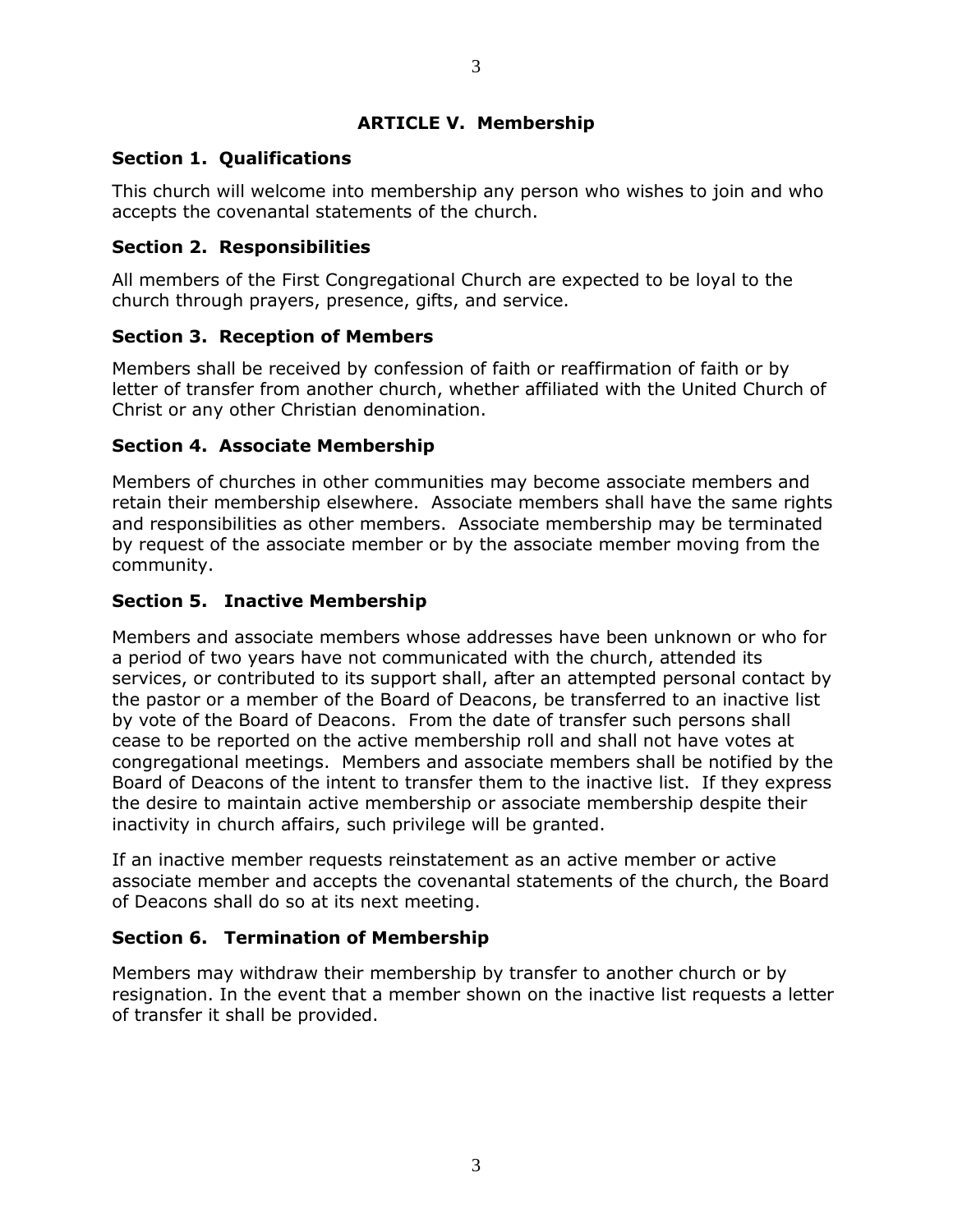# **BYLAWS**

# **ARTICLE I. BOARDS AND COMMITTEES**

#### **Section 1. Governance by Membership**

The membership assembled in a Congregational Meeting shall be the highest governing body in this church. (See Article IV, Sections 3 and 4)

### **Section 2. Church Cabinet**

2.1. Functions. The Church Cabinet shall be the executive body of the church. It shall act for the church in the interim between congregational meetings and shall be responsible for coordinating all program activities of the church. The Cabinet shall constitute the Board of Directors for corporate purposes of FCC-UCC, Manhattan, Kansas, a corporation.

The Cabinet shall coordinate an annual evaluation of the ministries of the church and its pastor using the mission, vision, and planning statements of our church as its guide. Part of the Cabinet's responsibility will be to assure the work of the church's Boards and Committees along with any other major ministries be assessed at least once every three years.

If positions that are ordinarily directly elected by the congregation have been left vacant at the November Congregational Meeting or are vacated, then Cabinet may fill such positions, except that of Moderator-Elect, by appointment.

At its February or March meeting, Cabinet shall determine whether there is need to revise the constitution and Bylaws. If revision is indicated, Cabinet shall appoint a subcommittee to do so within six months.

2.2. Membership. The Church Cabinet shall consist of the Moderator, the Moderator-Elect, the Immediate Past Moderator, the Clerk and a representative of each Board of the church (Christian Education, Deacons, Mission, Justice and Witness, and Facilities). In addition, there shall be three at-large members, one of whom shall be elected at each November Congregational Meeting to serve a threeyear term. The Treasurer shall be an ex-officio member without vote. Newly elected members of the Cabinet are invited to attend the December meeting without vote for purposes of orientation.

2.3. Term Limitations. Persons are eligible to serve as at-large members of Cabinet for up to four consecutive years. After one year off as an at-large member of Cabinet, they are again eligible for an at-large position.

2.4. Cabinet Appointments. In addition to the standing committees enumerated below, Cabinet shall appoint such other committees as it may deem necessary.

#### 2.4.1. Member Engagement Committee

The Member Engagement Committee will coordinate annual nominations, board vacancies that occur during the year and support for the church in recruiting, welcoming, and stewarding the talents of existing members. In order to know what positions are vacant and who is eligible to fill them, in April or May the Presiding Officer of the Member Engagement committee shall secure from the Clerk a list of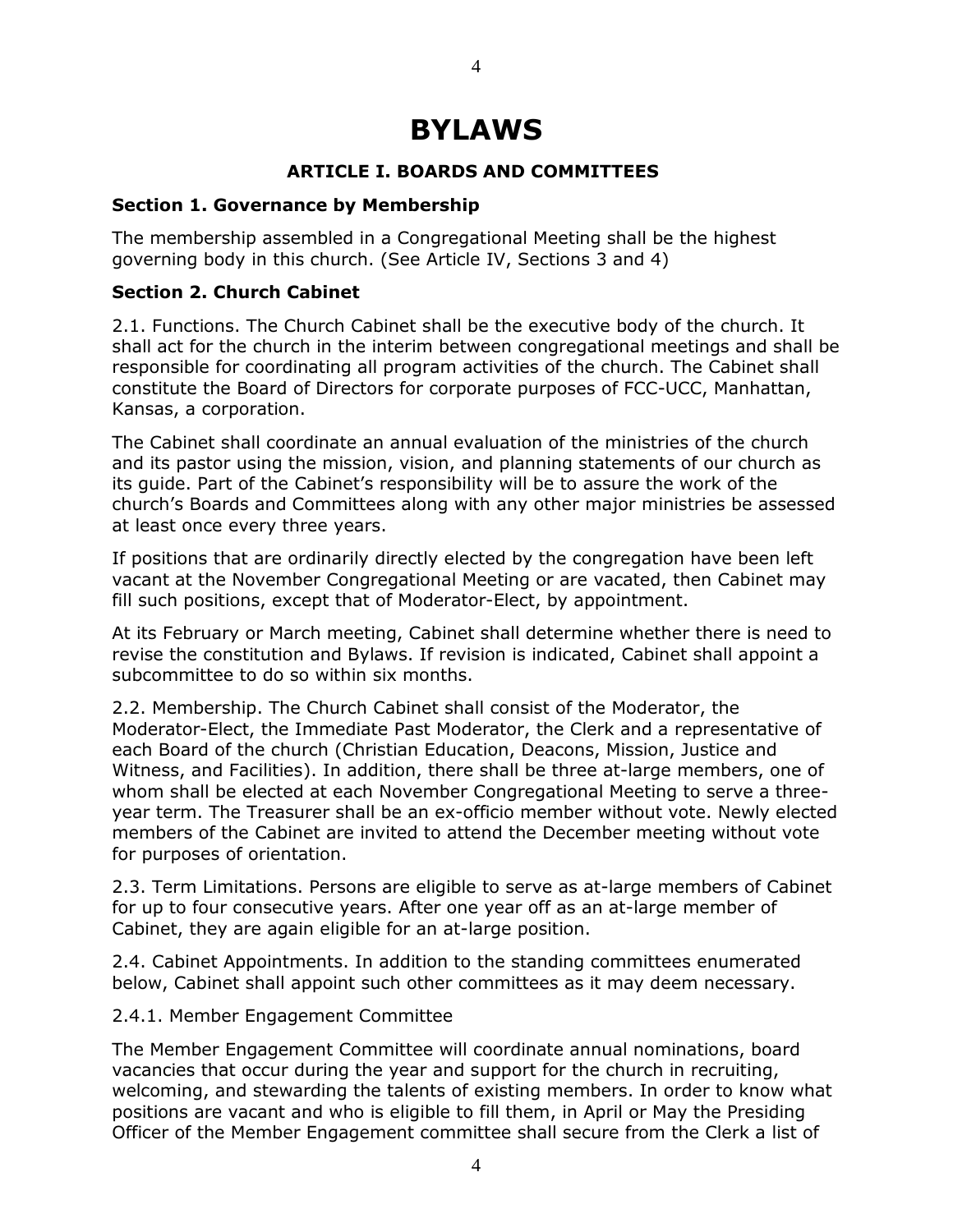current and past membership in positions that are directly elected by the congregation. The Member Engagement Committee shall prepare a list of nominations for those board and officer positions that are elected directly by the congregation for the coming year and distribute such list of nominations to members of the church at least one Sunday before the election at the November Congregational Meeting. The right of members to make nominations from the floor shall always be recognized. All nominations made by the Member Engagement Committee shall be with the prior consent of the nominee, and those made from the floor must be followed by consent of the person nominated.

The Member Engagement Committee shall be appointed by the Church Cabinet at its January, February, or March meeting. The committee shall consist of three members appointed on a staggered basis, each to serve three years. At the same meeting, Cabinet shall appoint one of the members to be Presiding Officer for the year. After having served one term, a member shall be ineligible for reappointment for one year.

#### 2.4.2. Gifts, Endowments, and Investments Committee

The Gifts, Endowments, and Investments Committee shall establish and administer individual memorials within a framework of Christian expression and with the advice and consent of Cabinet. The committee shall be responsible for the care of all church memorials, for the acknowledgment of memorial gifts, for advice as to the use of memorial funds, and for a list of appropriate memorial gift suggestions. The committee shall also be responsible for managing these funds, subject to approval by the Cabinet, and shall concern itself with a program of continuing stewardship regarding wills and bequests to First Congregational Church.

The Gifts, Endowments, and Investments Committee shall be appointed by the Church Cabinet at its January, February, or March meeting. The committee shall consist of three members, appointed on a staggered basis, each to serve a term of three years. After having served two terms, a person shall be ineligible for reappointment for one year. At the same meeting, Cabinet will appoint one member to be the Presiding Officer for the year. The Treasurer shall be an ex-officio member of the committee without vote. The Treasurer shall give a quarterly report from the committee directly to the Cabinet.

#### 2.4.3. Pastoral Relations Committee

The Pastoral Relations Committee shall support the pastor and church in their ministry together by providing a space for regular and confidential dialogue about the life of the church. The committee shall meet at least quarterly.

The committee shall consist of four members, serving staggered two-year terms. In January of each year, the Cabinet and pastor shall each appoint one member. None of the members shall be members of Cabinet. The committee shall select from its members a Presiding Officer. Persons are eligible to serve for up to four consecutive years. After one year off, they are again eligible.

#### 2.4.4. Finance Committee

The Finance Committee shall provide education, support, advice and oversight to the Cabinet and church staff on matters related to the church's budget and finances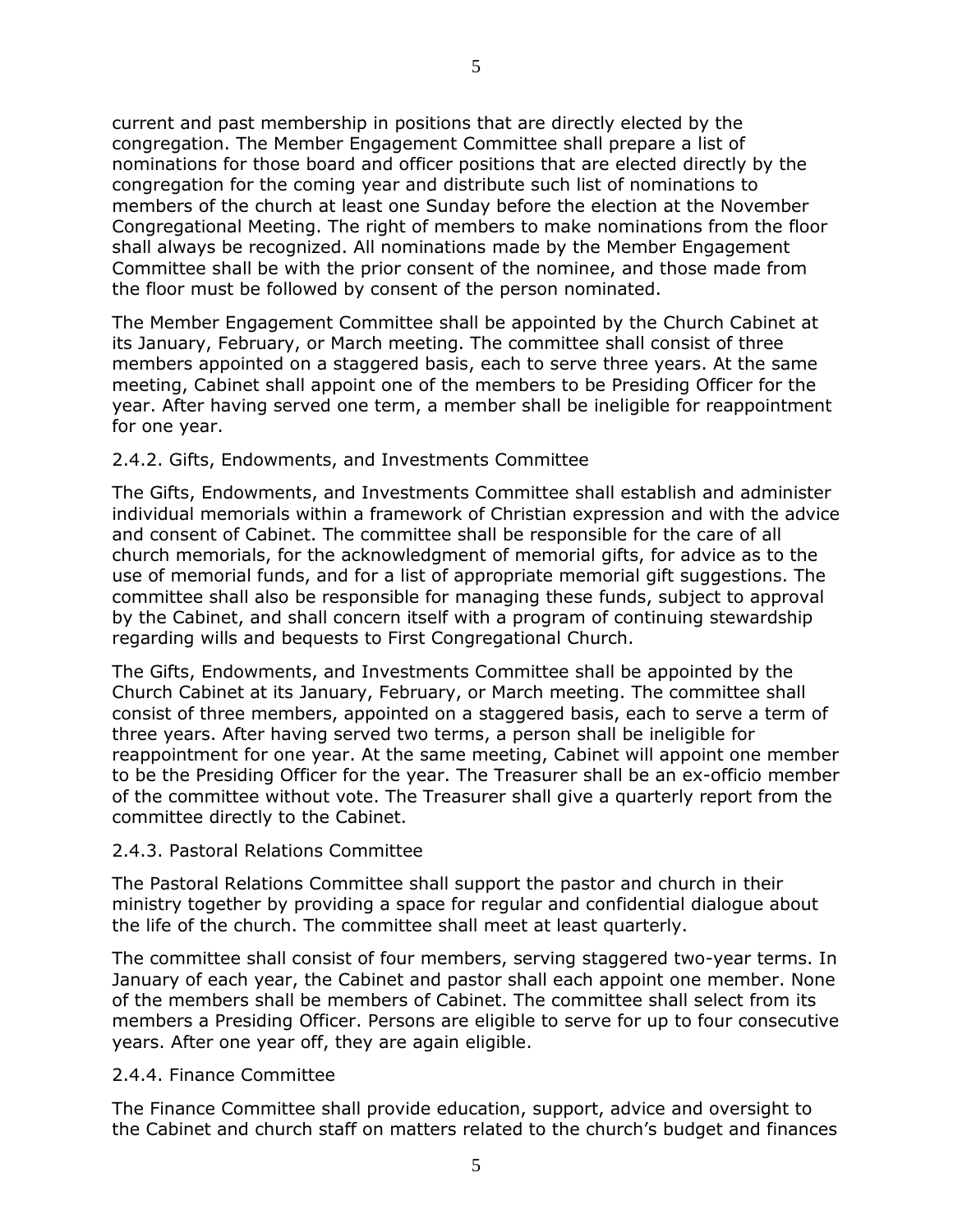and shall perform such specific or additional duties as the Cabinet may from time to time determine. The Finance Committee shall provide for the prompt payment of all salaries, current expenses, and benevolences, and shall make a full report at the January Congregational Meeting. In addition, designated members of the Finance Committee shall prepare the annual budget for the church, produce monthly statements of income and expense to be reported to the Cabinet, monitor and oversee the church's investments, and develop and maintain a policy for signature and approval authority, subject to the approval of the Cabinet.

The Cabinet shall appoint key members of the Finance Committee composed of a Treasurer (See Article II, Section 6), a Financial Secretary (See Article II, Section 7), a Budget Officer (See 2.4.9.), and the Presiding Officer of the Gifts, Endowments, and Investments Committee**.** The Treasurer, Financial Secretary, and Budget Officer shall be annually appointed by Cabinet in November or December of each year**.** The Treasurer, Financial Secretary, and Budget Officer shall serve for one-year terms running from January 1 through December 31. These appointees need not be elected members of the Cabinet. The Finance Committee will meet as necessary to fulfill its functions with the Treasurer to serve as the Presiding Officer.

#### 2.4.5. Stewardship Committee

The Stewardship Committee will be responsible for raising the monies to support the tentative budget presented to the Congregation. The Stewardship Committee shall submit to the December Cabinet meeting a report of the results of the stewardship drive.

The Stewardship Committee shall be appointed by the Cabinet at its April, May or June meeting. The committee will consist of three persons.

#### 2.4.6. Financial Oversight Committee

Every three years in November, the Cabinet shall appoint a Financial Oversight Committee consisting of one to three members for a term of three years. Financial Oversight Committee members may be members of the congregation or from outside the congregation. The Treasurer, the Financial Secretary, and members of the paid church staff are not allowed to serve on the Committee. The members of the Financial Oversight Committee shall be limited to two consecutive terms.

During their three-year term, the Financial Oversight Committee shall perform at least one comprehensive review at a time of their own choosing and coordinating with the relevant parties including the Treasurer and the Financial Secretary. The Committee may also do random spot checks of the church's books and procedures at their own discretion. The Financial Oversight Committee shall present a written report of the results of the spot checks to the relevant parties and the Cabinet. Within thirty days of completing the comprehensive review, the Cabinet should receive the results. The Committee will incorporate the results of the spot checks into the comprehensive review report. The Cabinet will in turn convey the results of the comprehensive review to the congregation at the next congregational meeting.

#### 2.4.7. Clerk

At its November or December meeting, Cabinet shall appoint the clerk or co-clerks for the following calendar year. (See Article II, Section 5)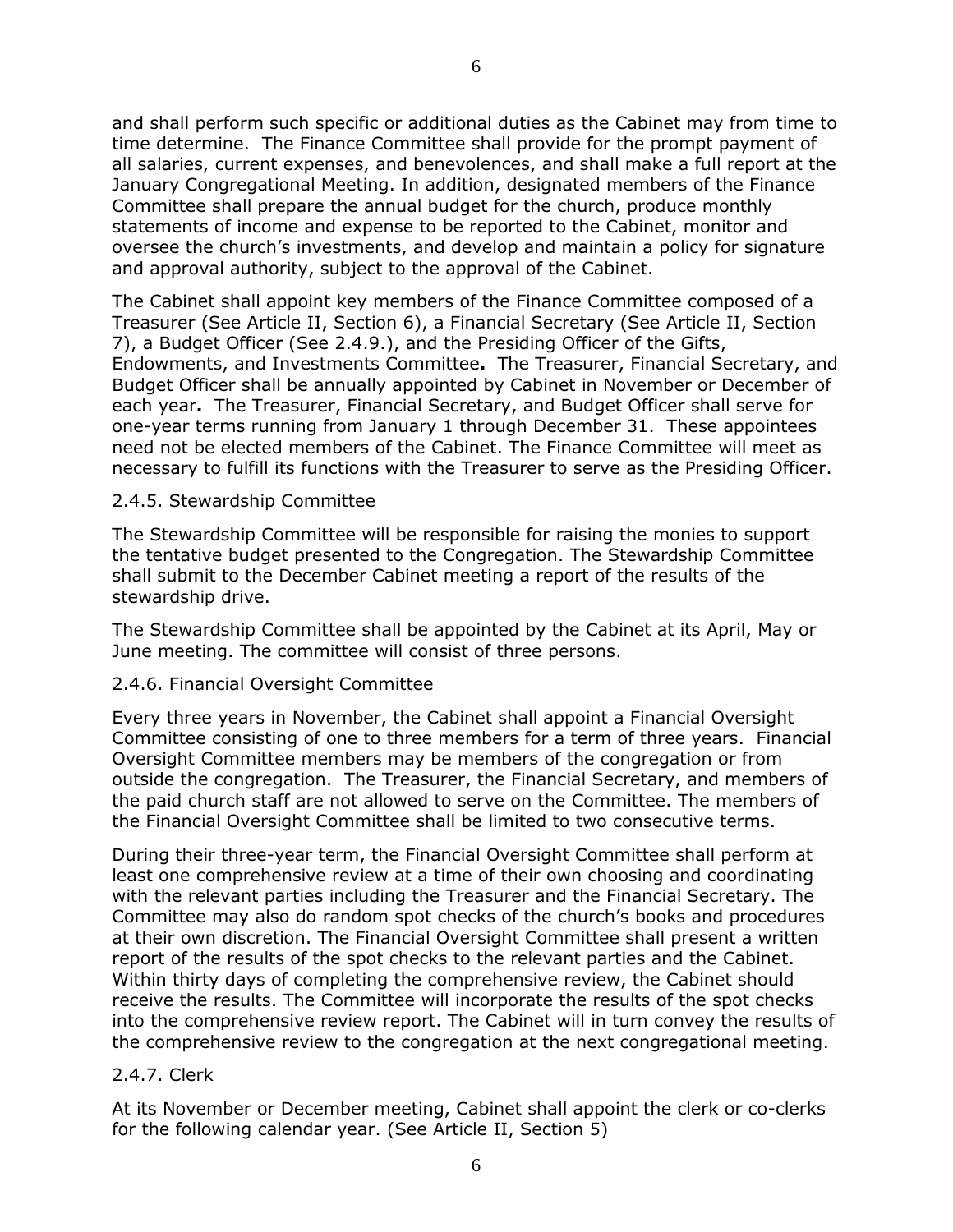#### 2.4.8. Church Historian/Archivist

Cabinet shall appoint the Church Historian/Archivist annually at its January or February meeting. (See Article II, Section 8)

#### 2.4.9. Budget Officer

The Budget Officer shall prepare, in consultation with each of the boards, the Immediate Past Moderator, the Moderator-Elect, and the Treasurer, a tentative budget to be presented to the Cabinet for action at its October meeting. A tentative budget shall then be presented at the November Congregational Meeting, with the final budget to be approved at the January Congregational Meeting. The tentative budget and the final budget, with explanatory material, shall be made available to the membership at least one week prior to the respective congregational meetings.

#### **Section 3. Board of Christian Education**

3.1. Functions. The Board of Christian Education shall represent the church in its educational relations with our denominational, interdenominational and public educational systems, and shall enlist and train volunteers for Christian service.

The Board of Christian Education shall have supervision and direction of the educational work of the church. The Board will provide a system of Christian education appropriate for an Open and Affirming UCC church for all ages and classes in the Church School; appoint teachers and assistants for terms of one year or less; secure equipment and supplies; and in every way seek to keep the church membership aware of the needs of the church in its educational work.

In the January meeting, the Board shall elect one of its members to serve as presiding officer and one to serve as secretary. The presiding officer or another member elected by the Board shall be a member of Cabinet for the year with the right to send a substitute voting representative to Cabinet meetings that the regular representative cannot attend.

3.2. Membership. The Board of Christian Education shall consist of six voting members. Three shall be elected at the Congregational Meeting for terms of two years. The Director(s) of Christian education shall be ex-officio members without vote. Newly elected members of the Board of Christian Education are invited to attend the December meeting without vote for purposes of orientation.

3.3. Term Limitation. Persons holding voting positions are eligible to serve on the Board for up to four consecutive years. After one year off the Board, they are again eligible.

#### **Section 4. Board of Deacons**

4.1. Functions. The Board of Deacons shall have general responsibility for the worship, spiritual life, fellowship, and pastoral care of the congregation in cooperation with the pastor and staff.

The Board shall have the duty to assist in the preparation and administration of the sacraments, to maintain the membership rolls, to keep in touch with absent members, to appoint the time and place of public worship services and to arrange for a substitute in the pastor's absence.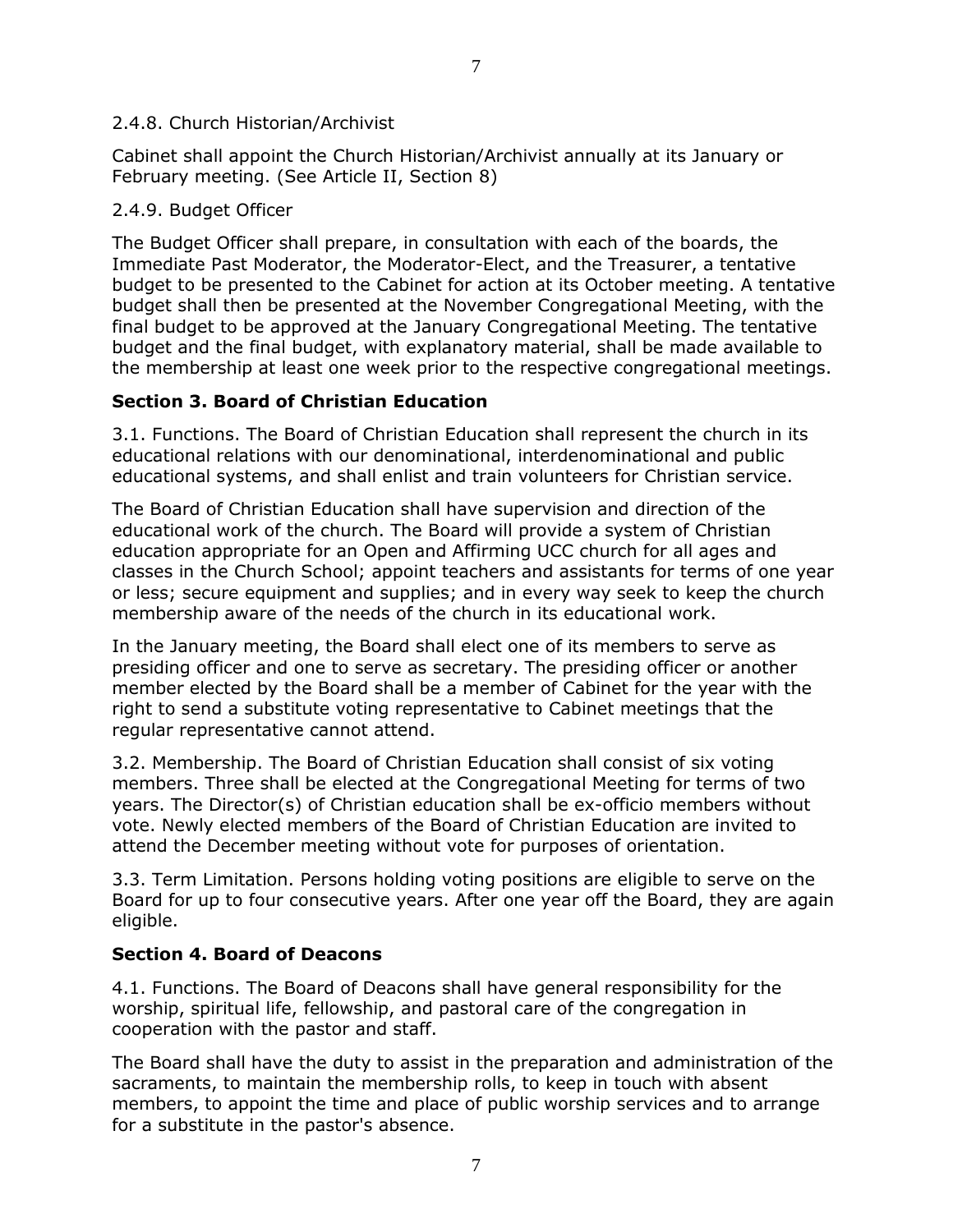In the January meeting, the Board shall elect one of its members to serve as presiding officer and one to serve as secretary. The presiding officer or another member elected by the board shall be a member of Cabinet for the year with the right to send a substitute voting representative to Cabinet meetings that the regular representative cannot attend.

At its November or December meeting, the Board of Deacons shall appoint a Head Usher (See Article II, Section 9) to serve for a term of one year.

4.2. Membership. The Board of Deacons shall consist of eight persons, four of whom shall be elected at each November Congregational Meeting for a term of two years.

Newly elected members of the Board of Deacons are invited to attend the December meeting without vote for purposes of orientation.

4.3. Term Limitations. Persons are eligible to serve as Deacons for up to four consecutive years. After one year off the Board, they are again eligible.

4.4. Subcommittee. The Music Committee shall make suitable provision for the music of all church services. It shall be responsible for the care of the organ and of other equipment necessary for the music program of the Church.

The Music Committee shall consist of three voting members, at least one of whom shall be a Deacon and one of whom shall not be a member of the choir, appointed at its January or February meeting by the Board of Deacons. Either one or two people shall be appointed each year to serve a term of two years. A member who has served four years shall be ineligible for reappointment for a period of one year. The Choir Director and the Organist shall be non-voting ex officio members.

#### **Section 5. Board of Mission**

5.1. Function. The Board of Mission shall have responsibility for informing, educating and stimulating action within the church concerning the needs for help in the church, community, nation and world. It shall maintain close liaison with the Conference and the National instrumentalities of the United Church of Christ. It shall recommend specific goals for mission giving, develop and coordinate all mission fund raising programs, including special offerings within the Church. It shall study and recommend action to the Cabinet concerning local needs. It shall coordinate cooperative mission activities with other Christian denominations and other religions. It shall be responsible for providing representation to community groups that focus on local needs.

In the January meeting, the Board shall elect one of its members to serve as presiding officer and one to serve as secretary. The presiding officer or another member elected by the board shall be a member of Cabinet for the year with the right of sending a substitute voting representative to Cabinet meetings that the regular representative cannot attend.

5.2. Membership. The Board of Mission shall consist of six members, three of whom shall be elected at each November Congregational Meeting to serve for a term of two years.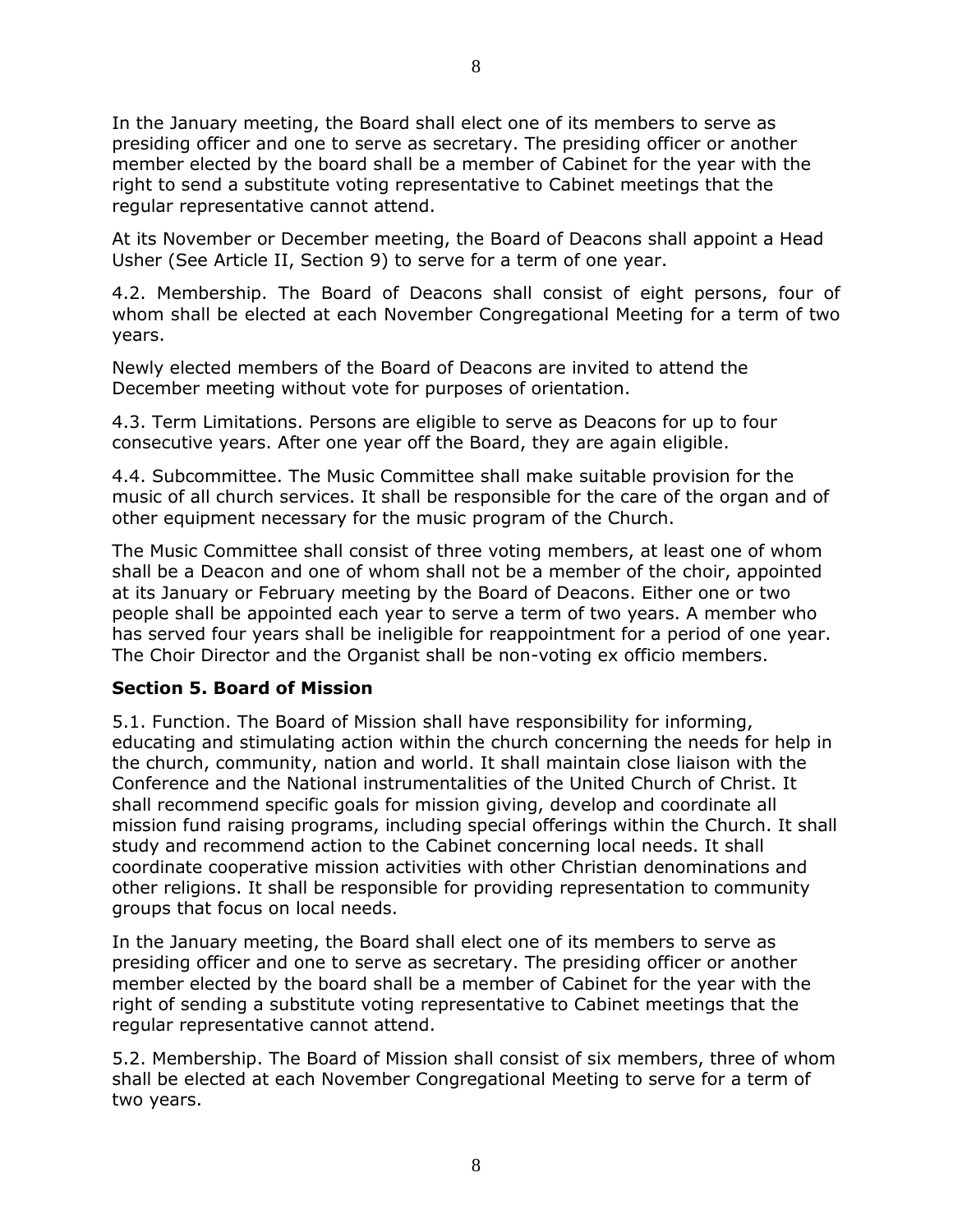Newly elected members of the Board of Mission are invited to attend the December meeting without vote for purposes of orientation.

5.3. Term Limitations. Persons are eligible to serve as members for up to four consecutive years. After one year off the Board, they are again eligible.

#### **Section 6. Board of Facilities**

6.1. Functions. The Board of Facilities shall be responsible for the care and custody of the property of the church, but shall have no power to sell, lease, mortgage, or transfer real estate without specific authority by vote of the Congregation. The Board of Facilities shall determine policies and fees for the use of the church. The Board of Facilities shall hire and supervise a custodian for the church.

In the January meeting, the Board shall elect one of its members to serve as presiding officer and one to serve as secretary. The presiding officer or another member elected by the Board shall be a member of Cabinet for the year with the right of sending a substitute voting representative to Cabinet meetings that the regular representative cannot attend.

6.2. Membership. The Board of Facilities shall consist of nine members. Three members shall be elected at each November Congregational Meeting to serve a term of three years.

Newly elected members of the Board of Facilities are invited to attend the December meeting without vote for purposes of orientation.

6.3. Term Limitation. Persons are eligible to serve in elective positions of the Board of Facilities for up to four consecutive years. After one year off the Board, they are again eligible.

#### **Section 7. Board of Justice and Witness**

7.1. Functions. The Board of Justice and Witness shall facilitate building a stronger faith-based movement for peace, justice, equality and inclusivity within our congregation and community. The board will engage in the congregation's justice work and provide information and opportunities for congregation and community engagement to make a better world possible by addressing the systemic problems that we face as a country and as part of the world. Issues may include hunger, poverty, peace and security, racism, and care for the earth. The work of the board is guided by the pronouncements and resolutions approved by the UCC at General Synod and by the congregation and Cabinet. The board will do this through congregation / community mobilization, issues education, public witness, and public policy advocacy. The board will organize church participation in special peace and justice outreach activities.

In the January meeting, the Board shall elect one of its members to serve as presiding officer and one to serve as secretary. The presiding officer or another member elected by the board shall be a member of Cabinet for the year with the right of sending a substitute voting representative to Cabinet meetings that the regular representative cannot attend.

7.2. Membership. The Board of Justice and Witness shall consist of six members, three of whom shall be elected at each November Congregational Meeting to serve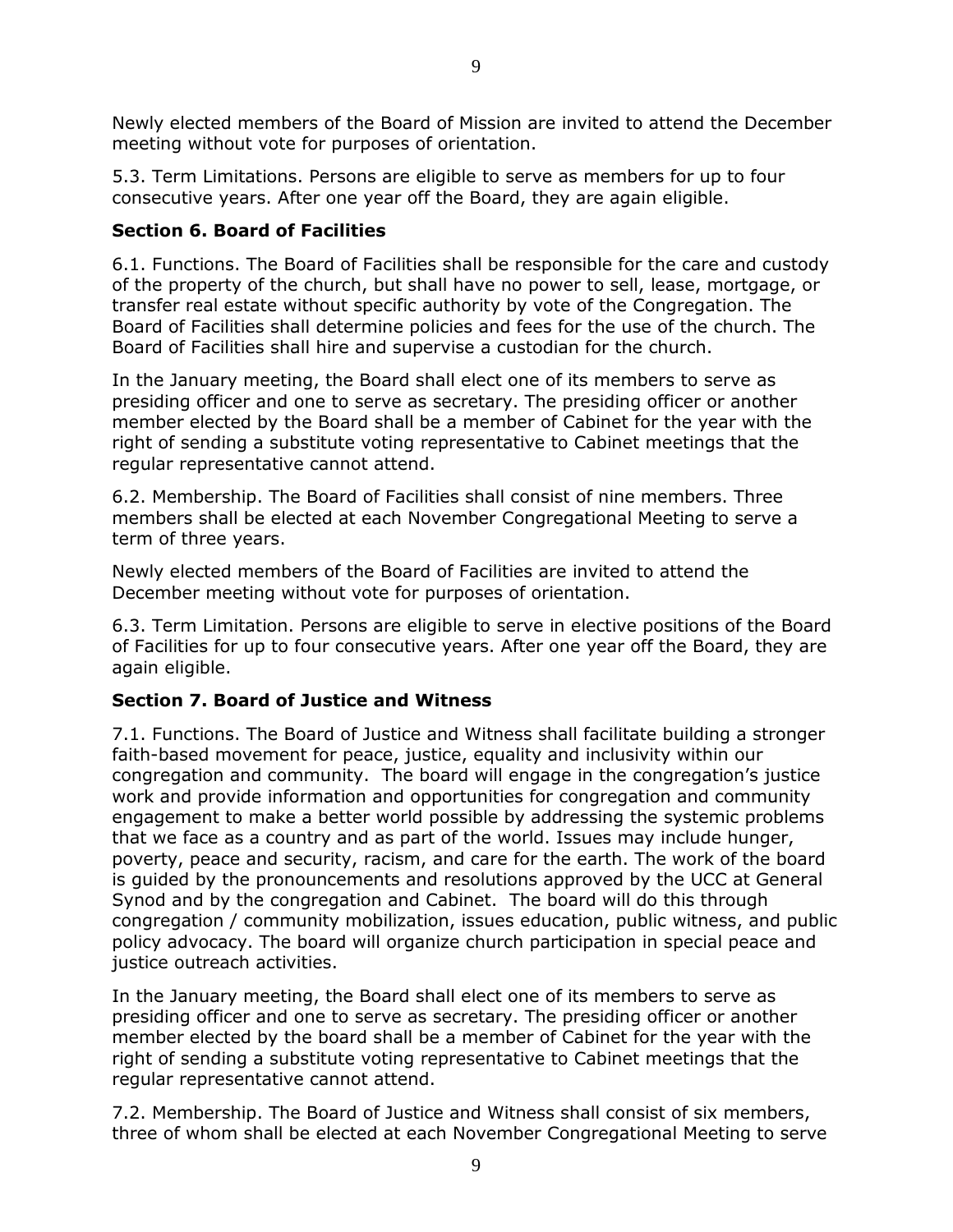for a term of two years. Newly elected members of the Board are invited to attend the December meeting without vote for purposes of orientation.

7.3. Term Limitations. Persons are eligible to serve as members for up to four consecutive years. After one year off the Board, they are again eligible.

# **ARTICLE II. CHURCH OFFICERS**

# **Section 1. Officers**

Officers of the church shall include the Moderator, Moderator-Elect, Immediate Past Moderator, Clerk, Presiding Officers of the church Boards (Deacons, Christian Education, Facilities, Mission, and Justice and Witness), Treasurer, Financial Secretary, Church Historian, and Head Usher.

#### **Section 2. Moderator**

The Moderator is the lay leader of the church and shall preside over all Congregational Meetings. The Moderator shall be presiding officer of the church Cabinet and may participate, ex-officio without vote, in the meetings of all church boards and committees.

The Moderator-Elect for the previous year shall automatically become Moderator for a term of one year from January 1 through December 31. However, if the Moderator-Elect is unable to succeed to the office of Moderator or the position of Moderator-Elect is vacant, then both a Moderator and a Moderator-Elect shall be elected at the November Congregational Meeting for terms of one year.

Should the office of Moderator become vacant, the Moderator-Elect shall become Moderator. If, and only if, the succession occurs after June 30, then the successor shall automatically remain in office for the following full term.

# **Section 3. Moderator-Elect**

The Moderator-Elect shall be elected at the November Congregational meeting. The Moderator-Elect shall preside over Congregational Meetings and the church Cabinet in the absence of the Moderator and shall carry out such duties and responsibilities as designated by the Moderator or the church Cabinet. The Moderator-Elect will consult with staff as needed on the church's advertising and marketing efforts.

#### **Section 4. Immediate Past Moderator**

The Immediate Past Moderator shall work with the Budget Officer to present the budget to the congregation at the November and January Congregational Meetings.

# **Section 5. Clerk**

The Clerk shall keep a record of the proceedings of the Congregational Meetings and of meetings of the Cabinet. The Clerk shall also keep a register of the active members of the church with the dates of their reception and removal, record the baptisms, marriages, and deaths, and make a full report at the January Congregational Meeting.

The Clerk shall issue letters of transfer; preserve all communications, documents,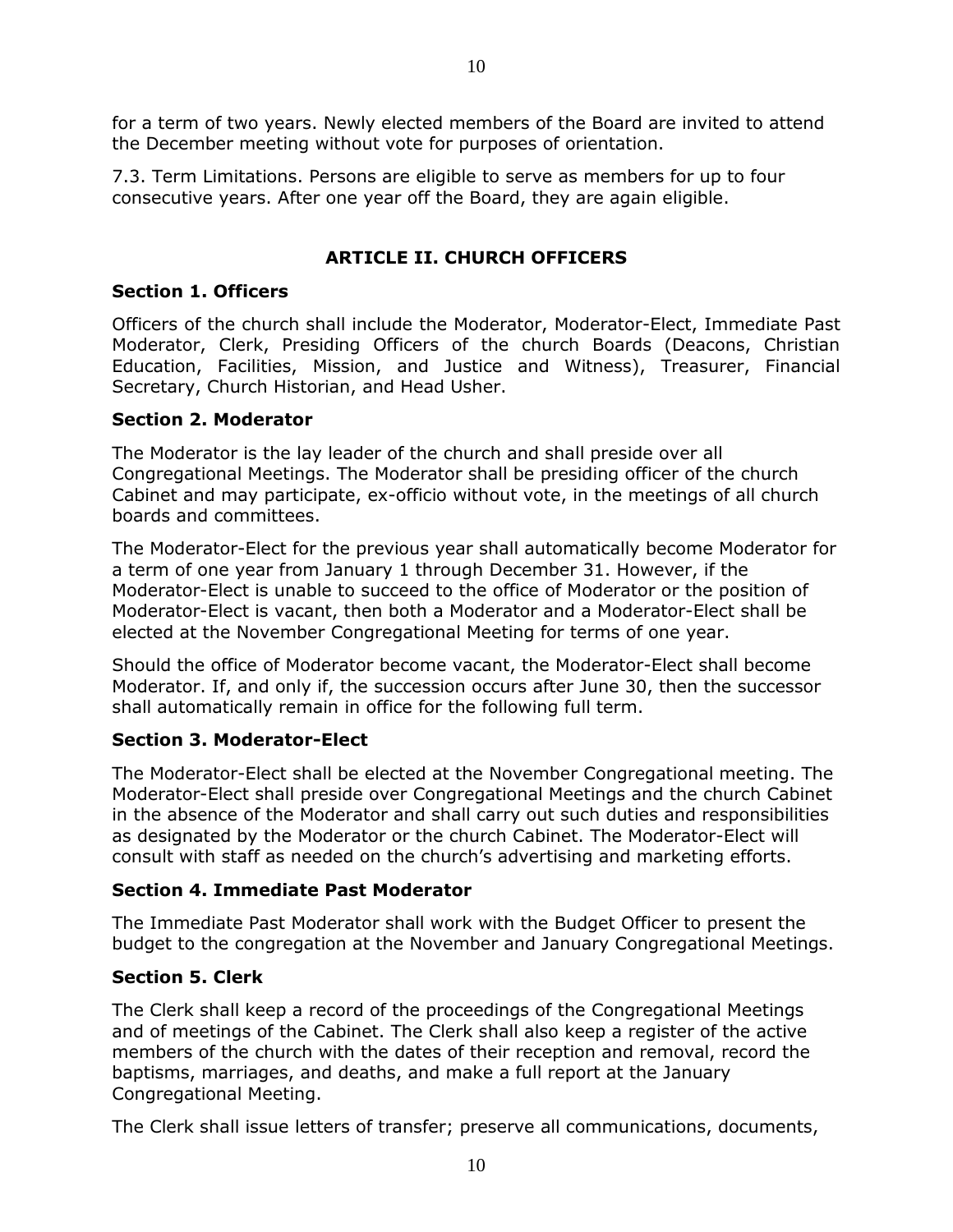and written official reports of the church; notify all persons elected to office, to committees, or to membership in the church; give notice of all meetings when such notice is required; report all communications intended for the church; and conduct its correspondence.

The Clerk shall keep a record of current occupancy of positions of Cabinet and the Boards of the Church that are ordinarily directly elected by the congregation; this includes members elected at November Congregational Meetings, members appointed by Cabinet, and resignations. These records for the present year and each of the three immediate past years shall be given to the presiding officer of the Member Engagement Committee in April or May.

#### **Section 6. Treasurer**

The Treasurer shall have charge of all funds and moneys of the Church received from the Financial Secretary and shall be responsible for making disbursements as instructed by the Cabinet. The Treasurer shall perform such other duties in keeping with the office as may be designated by the Cabinet from time to time.

#### **Section 7. Financial Secretary**

The Financial Secretary shall receive the offerings from the church and after properly crediting them, turn a report over to the Treasurer. The Financial Secretary in conjunction with the Administrative Assistant shall keep a weekly record of all pledge contributions to the church. They shall furnish each pledge contributor a quarterly statement of the contributor's standing with the church.

#### **Section 8. Historian/Archivist**

The Historian/Archivist receives from the Administrative Assistant at the end of each year the church's non-current records, preserving and making them available to members of the church, collects and preserves other items of historical significance, including church publications, photographs, and physical artifacts, and makes a written report of the significant activities of the church during the year for the Annual Report.

#### **Section 9. Head Usher**

The Head Usher shall name assistants as necessary. In regular and special worship services, the usher(s) shall open and close the doors to the lobby and foyer, make the audio system available as needed, collect the offering, provide for orderly procedures during communion, and make a head count.

#### **ARTICLE III. THE STAFF**

#### **Section 1. The Pastor**

The pastor shall be an ordained minister with ministerial standing in the United Church of Christ. The pastor's responsibilities shall include proclaiming the Gospel, administering the Sacraments, providing pastoral care, and relating the good news of God's justice and mercy to the City of Manhattan and the world. As spiritual leader of the congregation, the pastor shall be an ex-officio member, without vote, of all church boards and committees and entitled to be present at any meetings of any church-sanctioned group.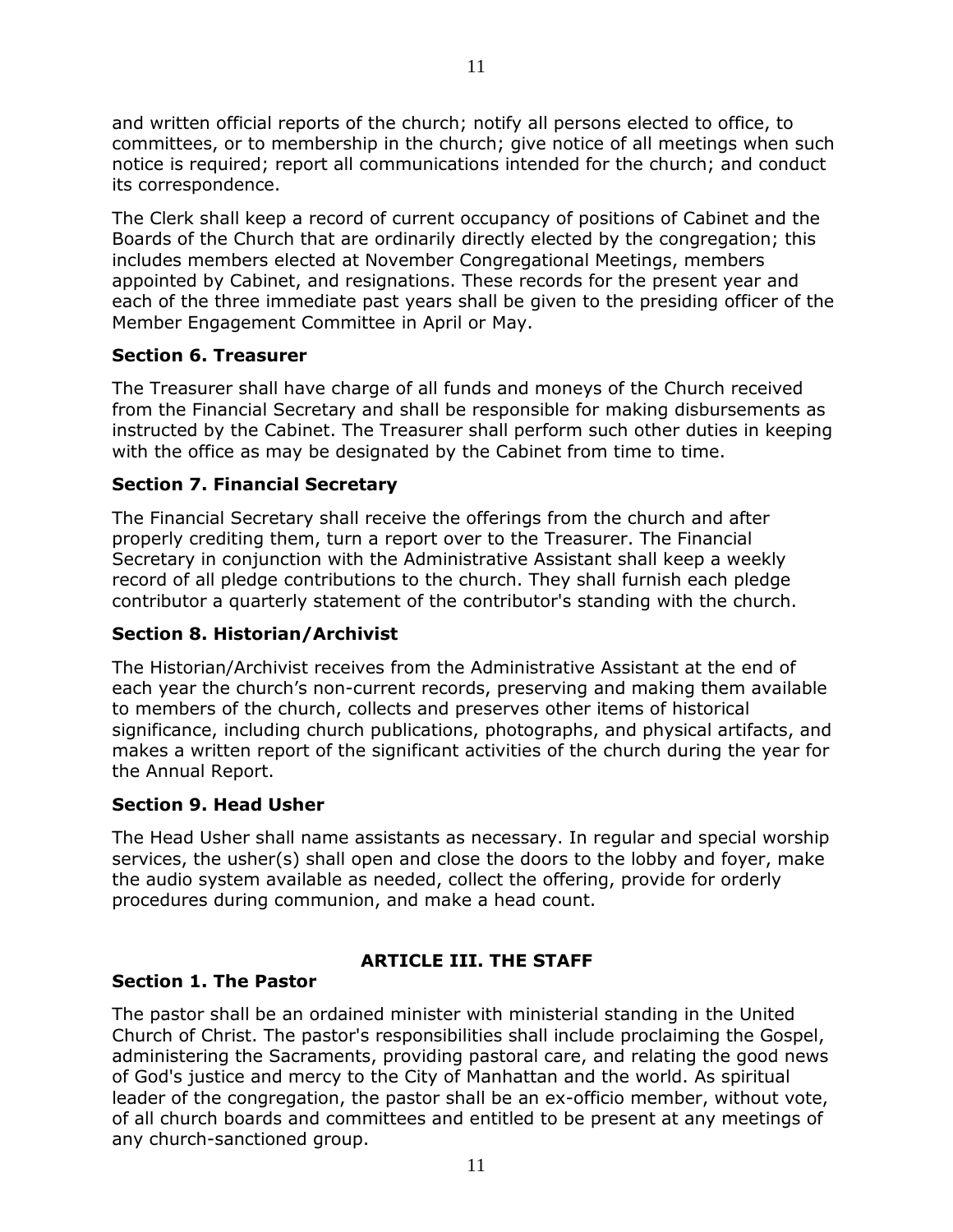The pastor may be installed, if congregation and pastor agree, by the Association of the Kansas-Oklahoma Conference of the United Church of Christ.

When a vacancy occurs in the office of pastor, the Cabinet shall elect a pastoral search committee of no fewer than seven and no more than twelve people, who, after seeking the counsel of the appropriate staff members of the Kansas-Oklahoma Conference of the United Church of Christ, shall nominate a successor at a meeting of the church called for the purpose of acting on such nomination. Voting shall be by prepared written ballot, handed out upon sign in, to active members only, including active associate members. Election as pastor must be by a two-thirds majority of those active members, including active associate members of the church present and voting. The term of office shall be for an indefinite duration. The congregation may terminate the pastoral relationship by majority vote at a congregational meeting called for that purpose, giving the pastor sixty days written notice. The pastor may resign on sixty days written notice. If agreeable to both pastor and congregation, the sixty days notice may be waived.

The pastor shall work closely with the leadership of the church to define expectations for the church and the pastor. As part of the Cabinet's annual evaluation process the pastor, in consultation with the pastoral relations committee, will provide a reflective statement which addresses the shared ministry of the pastor and the congregation. In addition, the statement will be used to guide future planning and resource utilization efforts. It is the responsibility of the Cabinet to make recommendations to the church regarding the pastor's salary and other updates to the pastor-church call agreement.

# **Section 2. Other Staff Members**

The appropriate board or committee shall select from its membership and the membership of the church a search committee. For example, the Music Committee will form a search committee when there is a vacancy in the position of organist or choir director, the Board of Facilities will form a search committee when there is a vacancy in the position of custodian, the Cabinet will form a search committee when there is a vacancy in the position of administrative assistant and the Board of Christian Education will form a search committee when there are vacancies in the Christian education director positions.

The search committee will present its recommendations to the appropriate board or committee. The appropriate board or committee will clear financial arrangements with the Cabinet. The Cabinet will accept or reject the person nominated to the staff position. The concurrence of the pastor is required before the name of the proposed staff member is presented to the Cabinet.

# **Section 3. Ordained Staff Other Than the Pastor**

The church from time to time may call other ordained pastors to serve with the pastor as colleagues. At the discretion of the Cabinet, either of two procedures may be followed: (a) The person may be called in the same way as the pastor; (b) The person may be called in the same way as stated in Section 2 above. In either case, the concurrence of the pastor is required.

# **Section 4. Termination of Staff**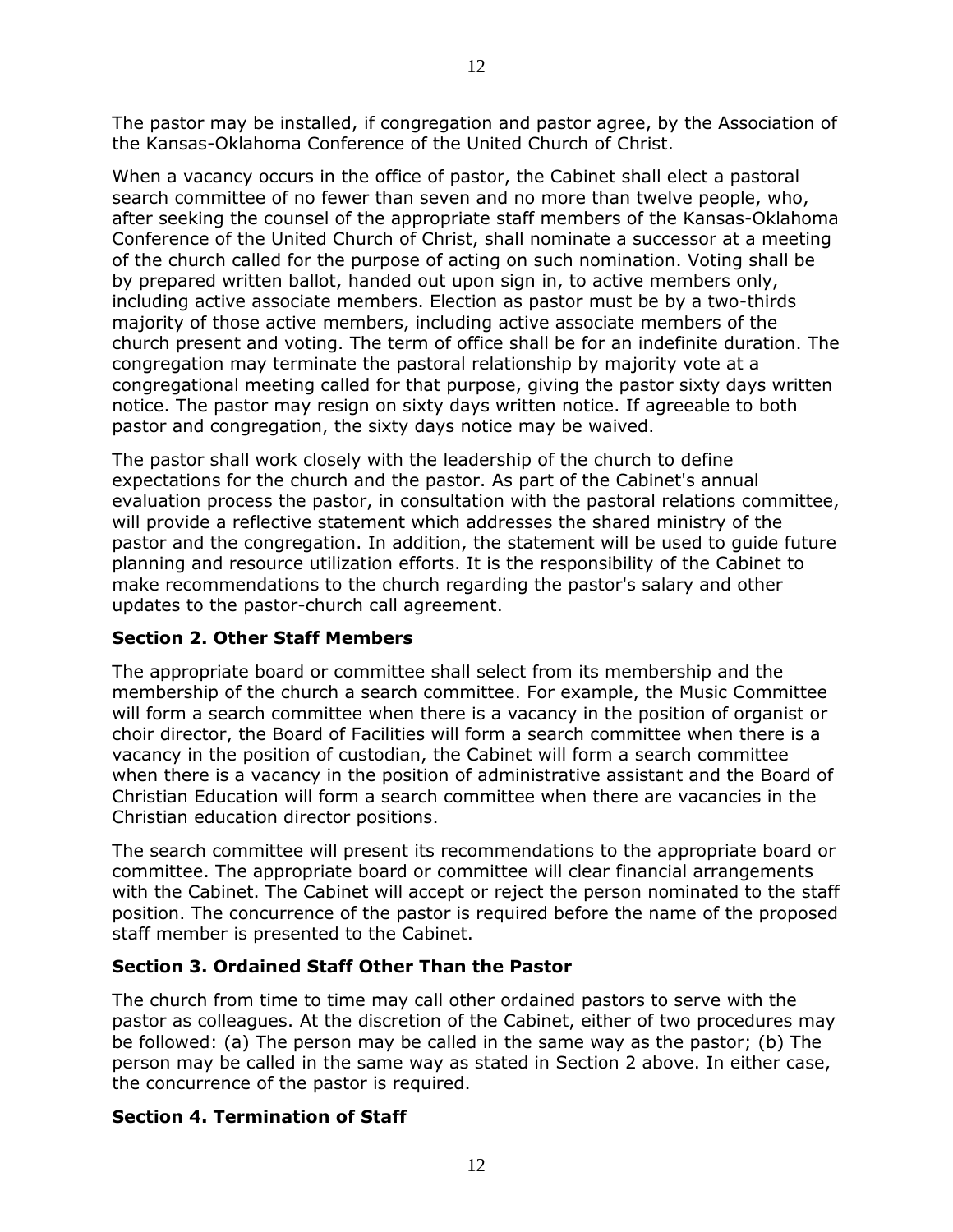Any paid staff member (other than the pastor or ordained personnel called in the same way as the pastor) may resign by giving two weeks written notice. The Cabinet may terminate any such staff persons by giving two weeks written notice.

# **ARTICLE IV. MEETINGS**

#### **Section 1. Regular Congregational Meetings**

A congregational meeting of the church shall be held during the month of January on a date set by the Cabinet and announced at least two weeks prior to the date of the meeting. The meeting shall be for the purpose of reviewing the reports of the Officers, Boards, and Committees, and to transact business as may be required, including adjustments, to the budget if needed for the ensuing year.

A congregational meeting shall be held in November at a date announced by Cabinet at least two weeks prior to the meeting. The Member Engagement Committee shall prepare a list of nominations for board and officer positions that are elected directly by the congregation and shall distribute it to members of the church at least one Sunday before the meeting. At this meeting the congregation will receive the reports of the Member Engagement Committee and the Budget Officer. The congregation will seek to fill all elective officers from those nominated by the Member Engagement Committee or other nominations as provided by the by-laws and adopt the tentative budget for the ensuing fiscal year.

#### **Section 2. Special Meetings**

Special meetings of the congregation may be called by the Cabinet or on petition to the Cabinet signed by not less than five percent of the active members including active associate members. Notice of special meetings shall state the business to be considered and such notice shall be announced at least a week before the date of the meeting.

#### **Section 3. Quorum**

A quorum for any business meeting of boards and committees shall consist of at least fifty percent of all voting members. A quorum for any business meeting of the congregation shall consist of at least 15% of the active members including active associate members.

#### **Section 4. Decisions**

A majority of the active members including active associate members present and voting shall be decisive on all matters before the Congregation, Boards, or Committees, unless otherwise provided.

#### **Section 5. Rules of Order**

The procedures specified by *Robert's Rules of Order Newly Revised, Eleventh Edition* shall be the official procedures used for formal proceedings.